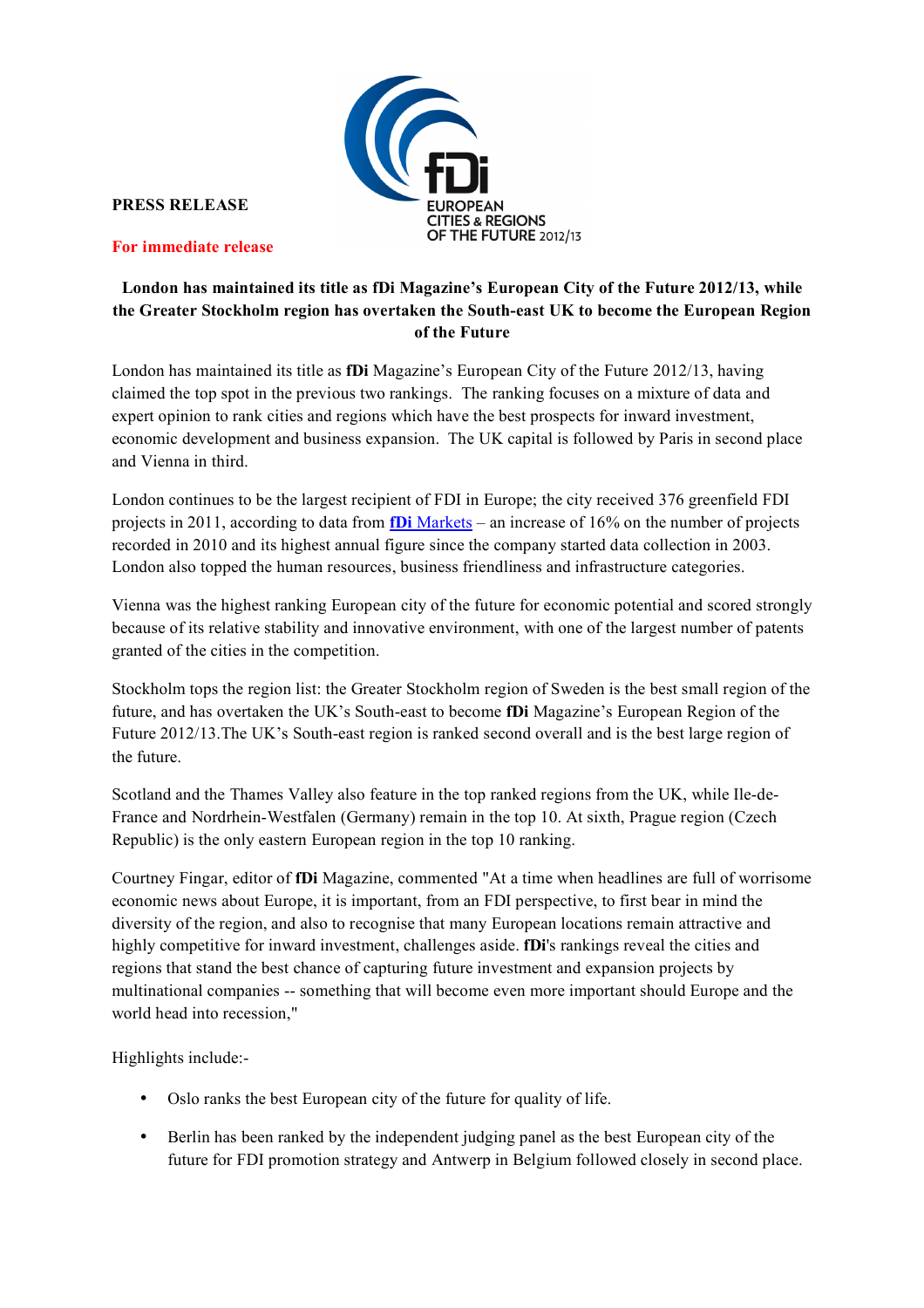- Edinburgh in Scotland has been ranked as the best large city of the future, followed by Glasgow and Amsterdam in second and third positions, respectively.
- Edinburgh has been ranked by the judging panel as the best large city for FDI promotion strategy, and scores well in the human resources and quality of life categories, due to its high student population and well-educated workforce.
- Bristol leads small cities, the best small city of the future is Bristol in the UK, scoring particularly well in the business friendliness category, due in part to its concentrated high-tech and knowledge-based sectors. Antwerp and Zurich follow in second and third places, respectively. Zurich is the best small city for economic potential, followed by Antwerp and Belfast, while Duisburg in Germany is the highest scoring small city for infrastructure.
- Reading and Cambridge in the UK are the only cities in the overall top 10 that are micro cities; Reading is ranked as the top micro city of the future.
- Luxembourg has been ranked as the micro city with the highest economic potential. It has the fourth highest income per capita of the cities in the competition (behind London, Paris and Oslo) and also scored highly for its quality of life and business friendliness.
- Bordeaux in France ranks highest for FDI strategy and places sixth in the micro cities ranking overall.
- Cities in eastern Europe lead the way in the cost-effectiveness category, with Ternopil in the Ukraine ranked as the best European city of the future for cost effectiveness. Six of the top 10 cities in the category are in Ukraine, where foreign investors can avail of inexpensive labour costs, cheap utilities and affordable property.
- Yaroslavl in Russia is the best large city of the future for cost effectiveness.
- Nordrhein-Westfalen was considered the best European region for FDI strategy by the judging panel, followed closely by Catalonia in Spain.
- The Bucharest-Ilfov development region (Romania) was the best European region of the future for cost effectiveness, followed by Indjija in Serbia.
- The Greater Dublin Region in Ireland is the best European region of the future for economic potential, on account of the large amount of FDI per capita it has attracted, especially greenfield FDI projects in R&D. The banking crisis in Ireland does not seem to have affected FDI into the Dublin region; project numbers were up 15% year on year in 2011, following the banking bailout at the end of 2010. Investors in Ireland benefit from a favourable corporation tax regime; 20% of FDI projects in the Greater Dublin Region in 2011 were classified as headquarters.
- Cities and regions in northern and western Europe dominated the rankings; Moscow is the only city outside these regions to feature in the top 10 overall. There are exceptions, with Moscow and St Petersburg scoring well for human resources, and Warsaw and Prague among the top ranked cities for business friendliness.